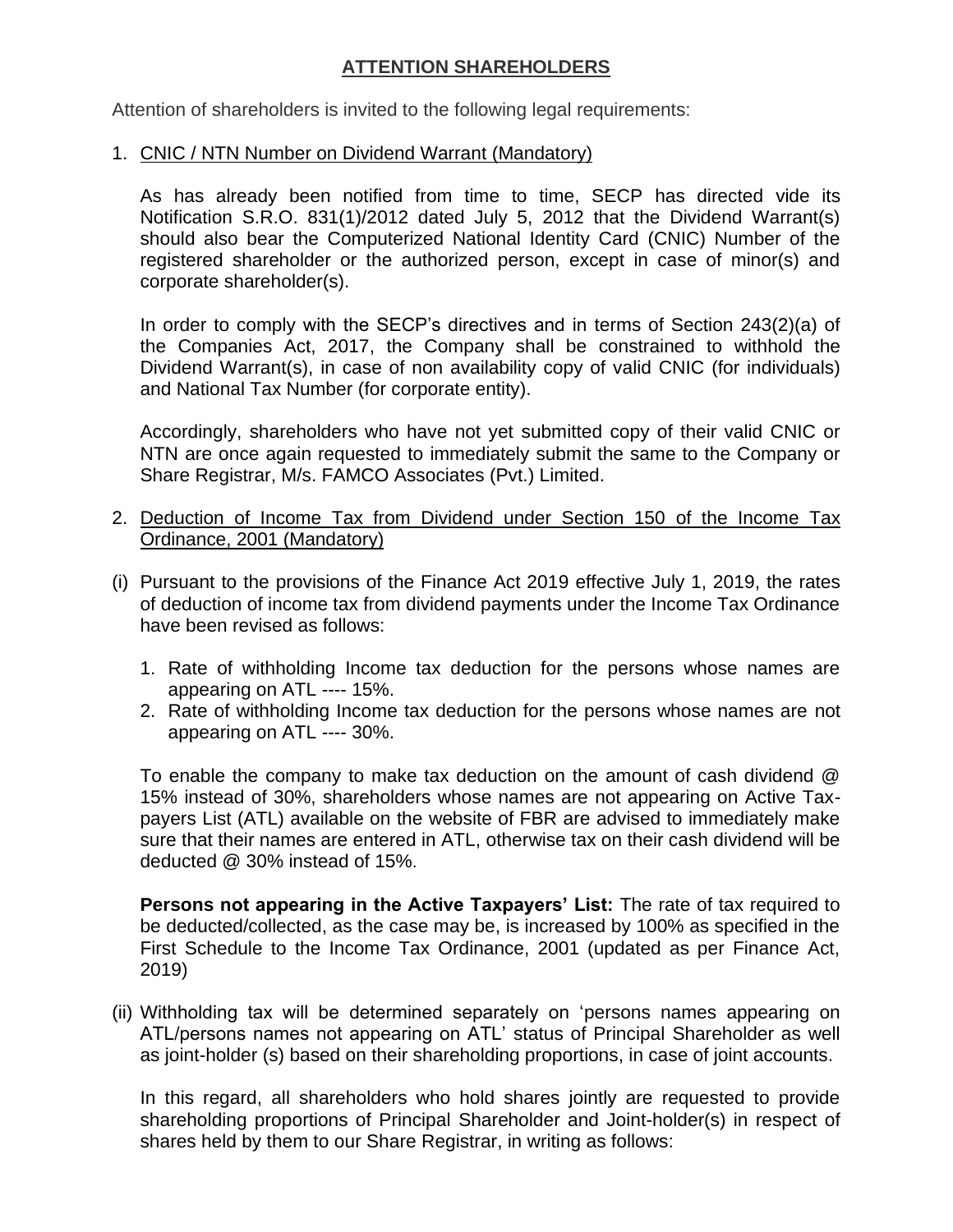|                 |                        |                        | <b>Principal Shareholder</b> |                                                  | Joint Shareholder    |                                                  |
|-----------------|------------------------|------------------------|------------------------------|--------------------------------------------------|----------------------|--------------------------------------------------|
| Company<br>Name | Folio/CDS<br>Account # | Total<br><b>Shares</b> | Name<br>and<br>CNIC#         | Shareholding<br>Proportion<br>(No. of<br>Shares) | Name<br>and<br>CNIC# | Shareholding<br>Proportion<br>(No. of<br>Shares) |

The required information must reach our Share Registrar within 10 days of this notice; otherwise it will be assumed that the shares are equally held by Principal shareholder and Joint Holder(s).

- (iii) As per FBR Circulars No. 1 (29) WHT/2006 dated 30 June 2010 and No. 1 (43) DG (WHT)/2008- Vol. II -66417-R dated 12 May 2015, the valid exemption certificate is mandatory to claim exemption of withholding tax U/S 150 of the Income Tax Ordinance, 2001 (tax on dividend amount) where the statutory exemption under clause 47B of part – IV of Second Schedule is available. The shareholders who fall in the category mentioned in above clause and want to avail exemption U/S 150 of the Ordinance, must provide valid Tax Exemption Certificate to our Share Registrar before book closure otherwise tax will be deducted on dividend as per applicable rates.
- (iv)For any query/problem/information, the investors may contact the Company Secretary at phone: 021-99248285 and email address [comsec@security](mailto:comsec@security-papers.com)[papers.com](mailto:comsec@security-papers.com) and/or FAMCO Associates (Pvt.) Ltd. at phone 021-34380101-5 and email address: [info.shares@famco.com.pk.](mailto:info.shares@famco.com.pk)
- (v) The corporate shareholders having CDC accounts are required to have their National Tax Number (NTN) updated with their respective participants, whereas corporate physical shareholders should send a copy of their NTN certificate to the company or FAMCO Associates (Pvt.) Ltd. The shareholders while sending NTN or NTN certificates, as the case may be, must quote company name and their respective folio numbers.
- 3. Payment of Cash Dividend Electronically (Mandatory)

In accordance with the provisions of Section 242 of the Companies Act, 2017 and Companies (Distribution of Dividends) Regulations, 2017, it is mandatory for a listed company to pay cash dividend to its shareholder only through electronic mode directly into their bank account designated by the entitled shareholders instead of issuing physical dividend warrants.

Therefore, shareholders are requested to provide the details of their bank mandate information specifying: (a) title of account, (b) account number (c) IBAN number (d) bank name and (e) branch name, code and address to the Company or Share Registrar. Those shareholders who hold shares with participants / Central Depository Company of Pakistan (CDC) are advised to provide the same to their concerned participant / CDC.

Please note that as per Section 243(3) of the Companies Act, 2017, listed companies are entitled to withhold payment of dividend, if necessary, information is not provided by shareholders.